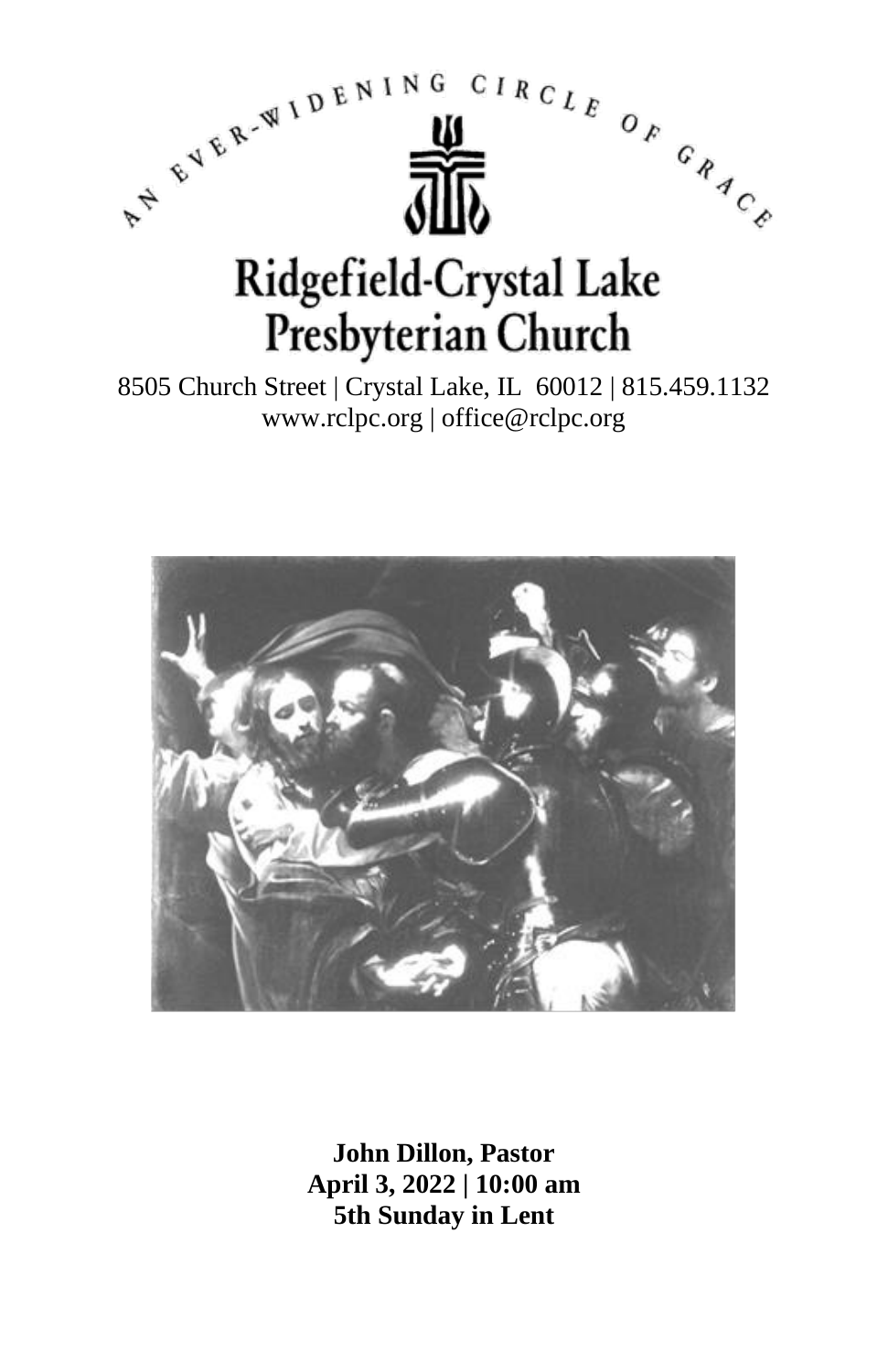## **WE GATHER IN GRACE**

*A "+" indicates all are invited to stand in either body or spirit. Reminders: Our worship service is being livestreamed and is on Zoom.*

#### WORDS OF WELCOME

### +Enter the Passion McFee and Bell

**1 .Enter. Enter the passion. Enter the place we belong, not just looking on. For this is our passion. Enter the passion. Enter the place we belong, not just looking on. For this is our passion. <sup>2</sup> .Enter the passion. Enter the story. Enter the passion. Enter His passion.**

+CALL TO WORSHIP (PSALM 146)

- One: Praise the LORD! Praise the LORD, O my soul!
- **All: I will praise the LORD as long as I live; I will sing praises to my God all my life long.**
- One: Do not put your trust in princes, in mortals, in whom there is no help. When their breath departs, they return to the earth; on that very day their plans perish.

+EVERLASTING GOD Brown & Riley

#### +PRAYER OF CONFESSION

- **A: Before God, with the people of God, we confess to turning away from God in the ways we wound our lives, the lives of others and the life of the world**
- **B: May God forgive you; Christ renew you, and the Spirit enable you to grow**.

*repeat in reverse*

+SUNG RESPONSE: KYRIE ELEISON GTG 577 **Kyrie Eleison. Kyrie Eleison. Kyrie Eleison. Kyrie Eleison.**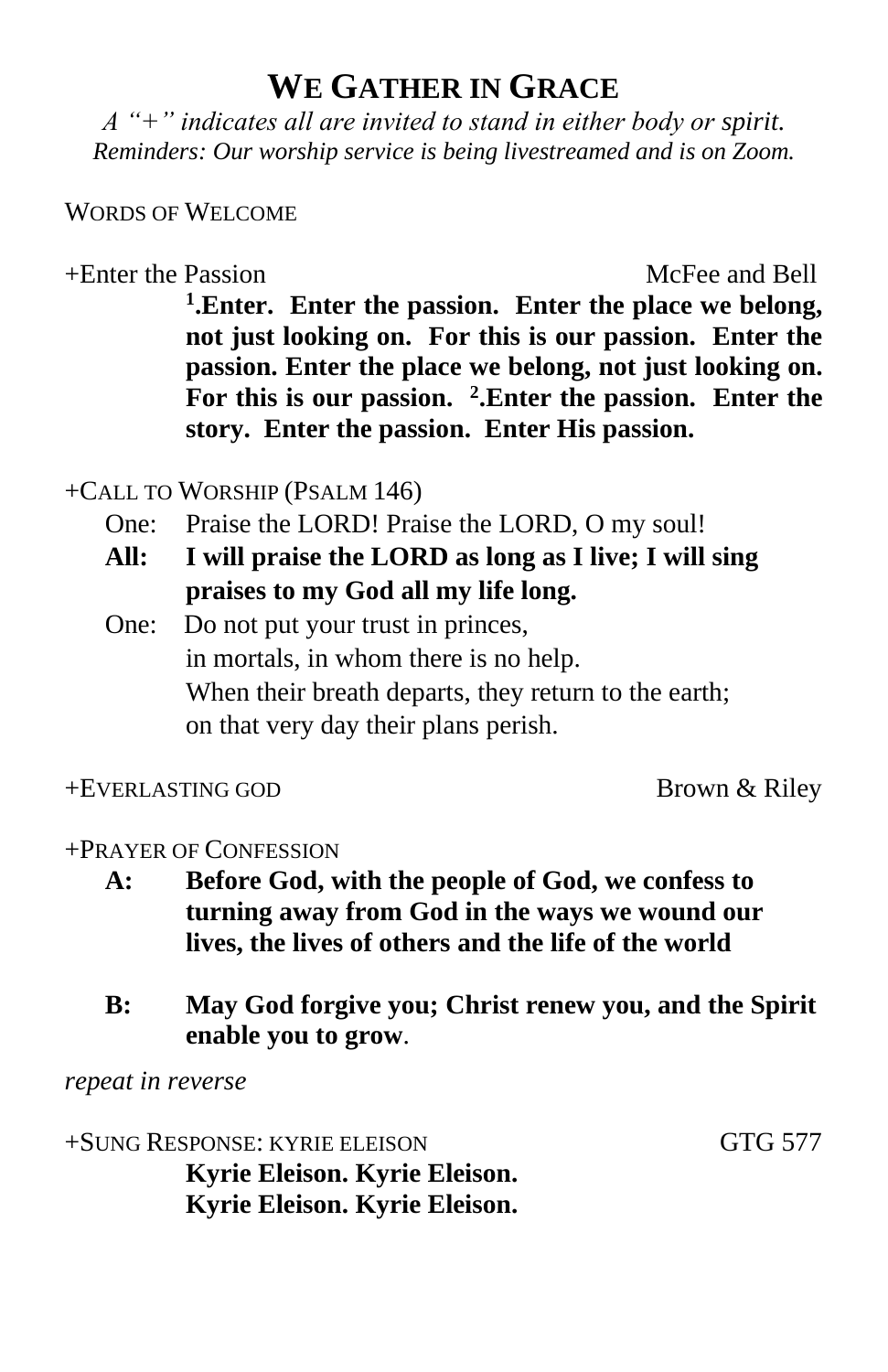#### +ABSOLUTION AND PASSING THE PEACE

Know this: you may follow Jesus at any time, no matter how slow you've been to say "yes." You are forgiven and freed, encouraged and loved by a God who wants you to live fully. Let us enter the passion of Christ, and pass the peace of Christ with each other, while I share with those online. Peace be with you!

| +SUNG RESPONSE: REACH OUT YOUR HAND IN PEACE | Lucy Smith |
|----------------------------------------------|------------|
| Reach out your hand in peace                 |            |
| Reach out your hand in peace.                |            |
| Reach out your hand in peace.                |            |
| In return you'll feel God's love.            |            |
|                                              |            |

## **WE GROW IN GRACE**

WEE WORSHIP

SCRIPTURE READING: John 19:1-16a ANTHEM: 10,000 REASONS Redmen & Myrin MESSAGE *"Where Does Authority Lie?"* Rev. John Dillon OFFERING: INSTRUMENTAL +DOXOLOGY: LENTEN DOXOLOGY Kathryn Hodges **Praise God, from whom all blessings flow; Praise Christ, all people here below; Praise Holy Spirit evermore; Praise Triune God, whom we adore.** 

**Amen. Amen. Amen. Amen.**

INVITATION TO THE TABLE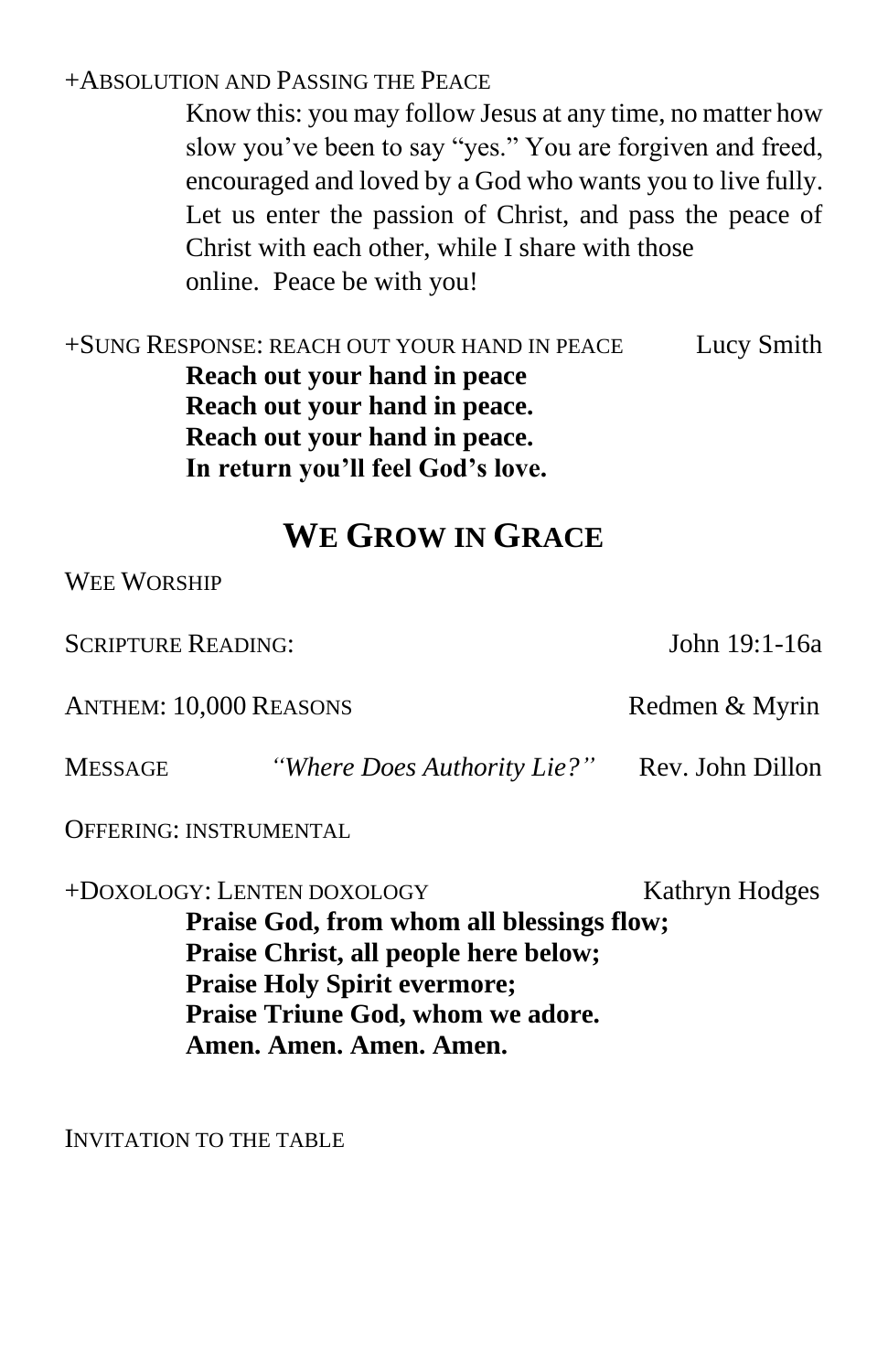#### WORDS OF INSTITUTION AND LORD'S PRAYER

**Our Father, who art in heaven, hallowed be thy name. Thy kingdom come, thy will be done, on earth as it is in heaven. Give us this day our daily bread; and forgive us our debts, as we forgive our debtors; and lead us not into temptation, but deliver us from evil. For thine is the kingdom, and the power, and the glory, forever. Amen.**

**COMMUNION** 

#### PRAYER AFTER COMMUNION

- Pastor: It is in the mystery of communion with Christ that we draw close to our Creator and Provider.
- **All: Eternal God, maker of the skies above, Lowly Christ, born amidst the groaning earth, Spirit of life, calming wind over the waters of chaos, You are here with us now and in every moment of life. Feed us and fill us with your grace. Amen.**

# **WE GO IN GRACE**

#### +SENDING

+BE THOU MY VISION GTG 450

*We gather in grace, we grow in grace, we go in grace… The journey continues in an ever-widening circle of grace.*

────── MUSIC LEADERS: ANTHONY JAY HOUSTON AND SCOTT IDDINGS ACCOMPANISTS: ANN LEGG AND MIKE GRISWOLD TECHNICAL DIRECTOR: STEVE CONNELL



*Visit Our Welcome Page… [rclpc.org/welcomeToRCLPC.html](http://rclpc.org/welcomeToRCLPC.html)*

©CCLI LICENSE #1857579 | USED BY PERMISSION. ©OneLicense.Net License #A-708421 | Used by permission. ©Christian Copyright Solutions (CCS) License #13561 | Used by permission.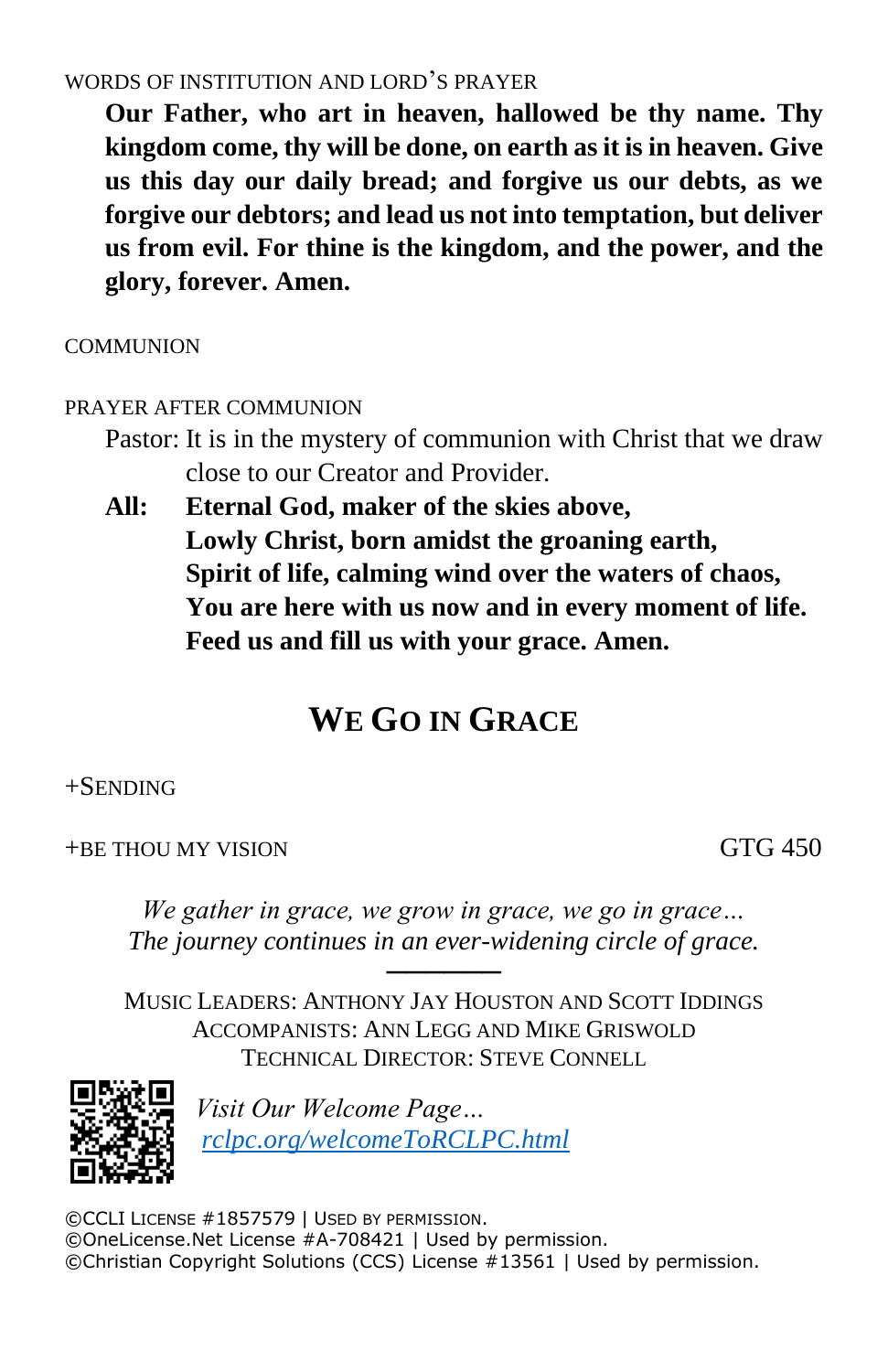### **Everlasting God by Brenton Brown and Ken Riley**

Strength will rise as we wait upon the Lord, we will wait upon the Lord, we will wait upon the Lord. *(repeat)*

Our God, You reign forever. Our hope, our Strong Deliverer.

You are the everlasting God, the everlasting God. You do not faint, you won't grow weary.

Strength will rise as we wait upon the Lord, we will wait upon the Lord, we will wait upon the Lord. *(repeat)*

Our God, You reign forever. Our hope, our Strong Deliverer.

You are the everlasting God, the everlasting God. You do not faint, you won't grow weary.

You're the defender of the weak. You comfort those in need. You lift us up on wings like eagles.

Our God, You reign forever. Our hope, our Strong Deliverer.

You are the everlasting God, the everlasting God. You do not faint, you won't grow weary.

You're the defender of the weak. You comfort those in need. You lift us up on wings like eagles.

From everlasting to everlasting, God, You are everlasting.